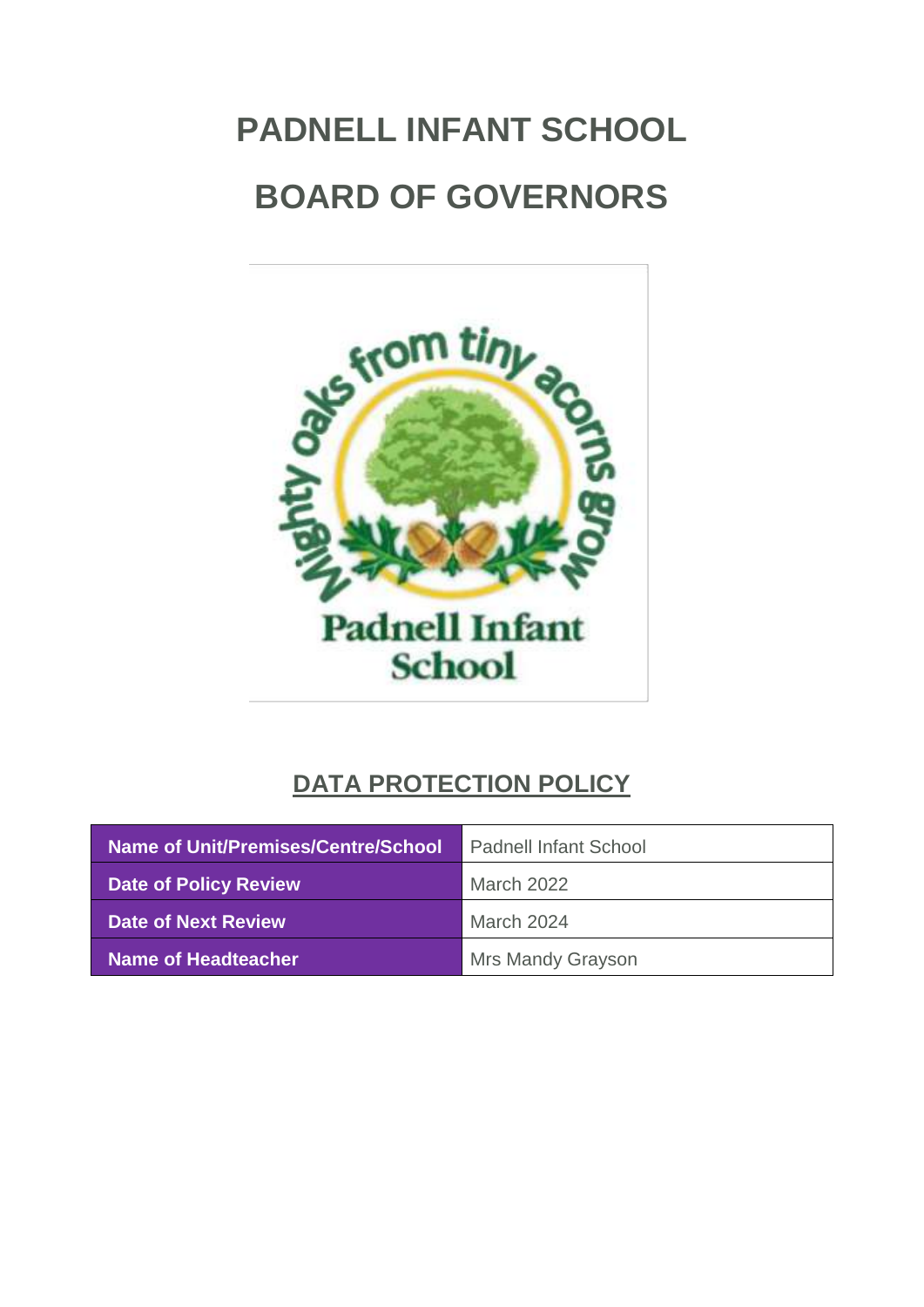## <span id="page-1-0"></span>**Administration Record**

| <b>Issue</b>  | <b>Modification</b>                       | <b>Date</b>  |
|---------------|-------------------------------------------|--------------|
| 1             | Full Governing Body Approval              | 21 May 2018  |
| 1.1           | Full Governing Body Comments Incorporated | 21 May 2018  |
| $\mathcal{P}$ | Full Governing Body Approval              | 13 July 2020 |
| 3             | Full Governing Body Approval              |              |
|               |                                           |              |
|               |                                           |              |
|               |                                           |              |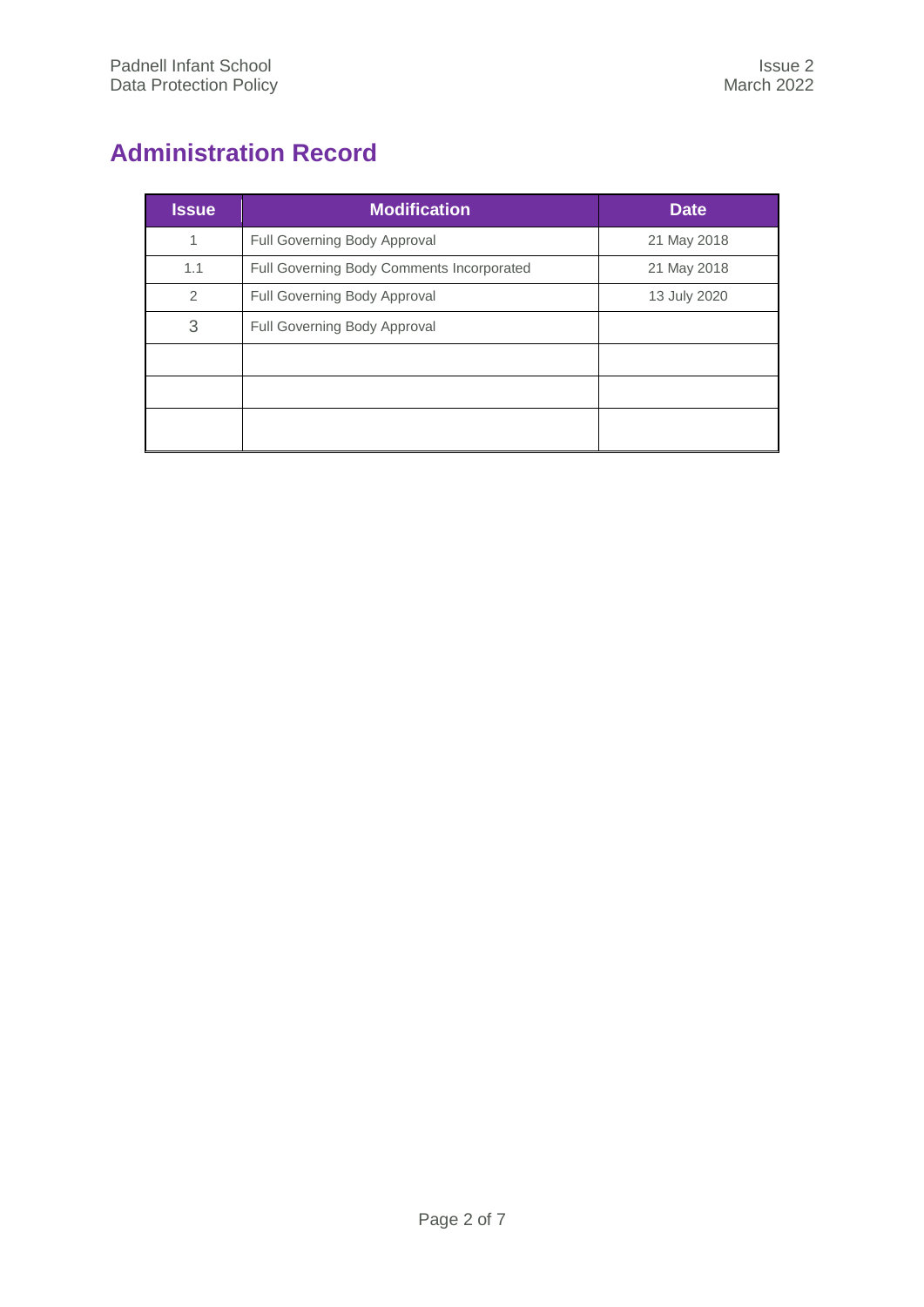## <span id="page-2-0"></span>**Contents Page**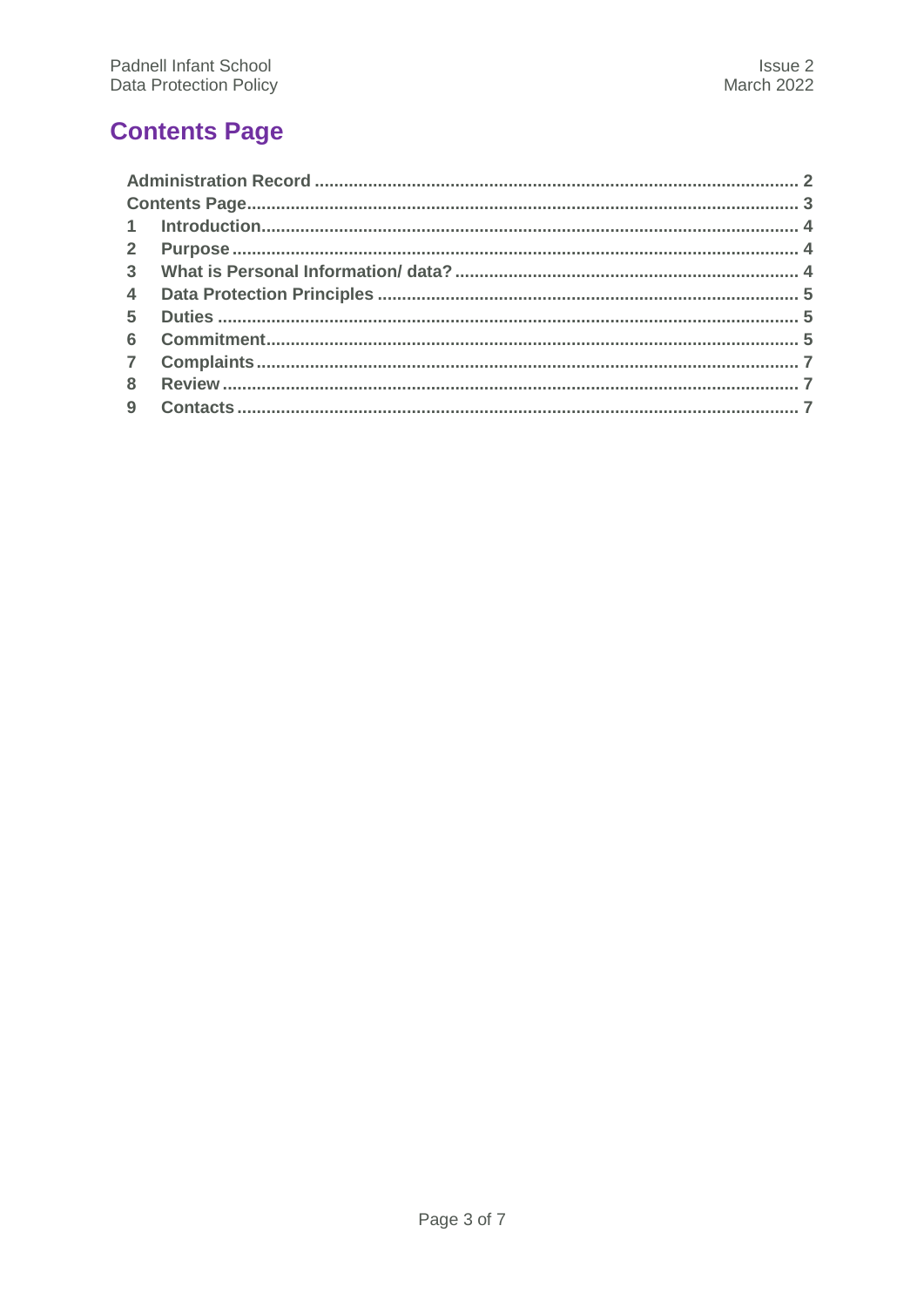#### <span id="page-3-0"></span>**1 Introduction**

- 1.1.1 The school collects and uses personal information (referred to in the General Data Protection Regulation (GDPR) as personal data) about staff, pupils, parents and other individuals who come into contact with the school. This information is gathered in order to enable the provision of education and other associated functions. In addition, the school may be required by law to collect, use and share certain information.
- 1.1.2 The school is the Data Controller, of the personal data that it collects and receives for these purposes.
- 1.1.3 The school has a Data Protection Officer, who may be contacted at Padnell Infant School, Padnell Avenue, Cowplain, Waterlooville, Hampshire, PO8 8DS – Telephone number 023 9226 3784 or email adminoffice@padnell-inf.hants.sch.uk.
- 1.1.4 The school issues Privacy Notices (also known as a Fair Processing Notices) to all pupils/parents and staff. These summarise the personal information held about pupils and staff, the purpose for which it is held and who it may be shared with. It also provides information about an individual's rights in respect of their personal data.

#### <span id="page-3-1"></span>**2 Purpose**

- 2.1.1 This policy sets out how the school deals with personal information correctly and securely and in accordance with the GDPR, and other related legislation.
- 2.1.2 This policy applies to all personal information however it is collected, used, recorded and stored by the school and whether it is held on paper or electronically.

#### <span id="page-3-2"></span>**3 What is Personal Information/ data?**

3.1.1 Personal information or data means any information relating to an identified or identifiable individual. An identifiable individual is one who can be identified, directly or indirectly by reference to details such as a name, an identification number, location data, an online identifier or by their physical, physiological, genetic, mental, economic, cultural or social identity. Personal data includes (but is not limited to) an individual's, name, address, date of birth, photograph, bank details and other information that identifies them.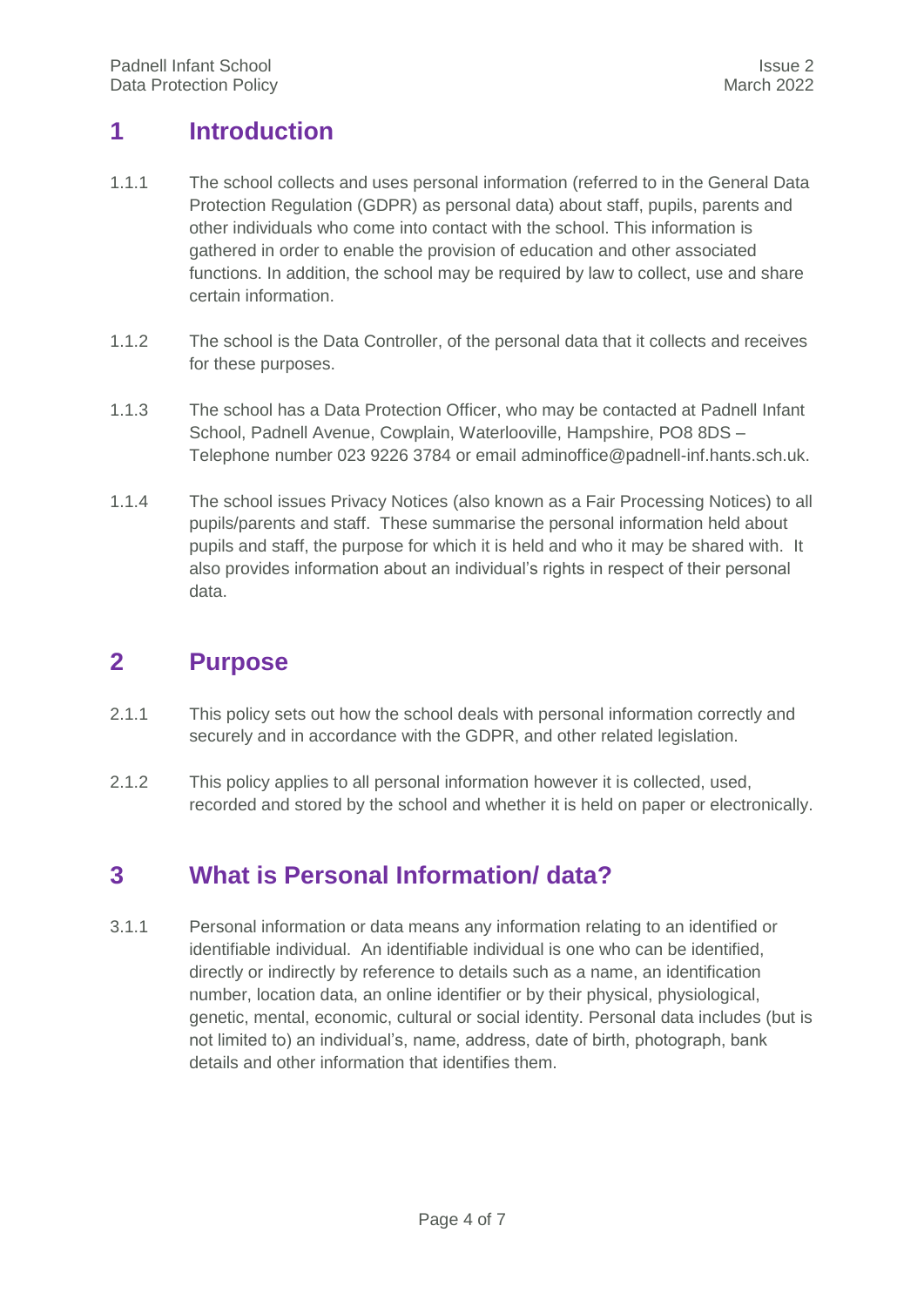#### <span id="page-4-0"></span>**4 Data Protection Principles**

- 4.1.1 The GDPR establishes six principles as well as a number of additional duties that must be adhered to at all times:
	- *i) Personal data shall be processed lawfully, fairly and in a transparent manner;*
	- *ii) Personal data shall be collected for specified, explicit and legitimate purposes and not further processed in a manner that is incompatible with those purposes (subject to exceptions for specific archiving purposes);*
	- *iii) Personal data shall be adequate, relevant and limited to what is necessary to the purposes for which they are processed and not excessive;*
	- *iv) Personal data shall be accurate and where necessary, kept up to date;*
	- *v) Personal data shall be kept in a form that permits the identification of data subjects for no longer than is necessary for the purposes for which the personal data are processed;*
	- *vi) Personal data shall be processed in a manner that ensures appropriate security of the person.*

#### <span id="page-4-1"></span>**5 Duties**

- 5.1.1 Personal data shall not be transferred to a country or territory outside the European Economic Area, unless that country or territory ensures an adequate level of data protection.
- <span id="page-4-2"></span>5.1.2 Data Controllers have a General Duty of accountability for personal data.

#### **6 Commitment**

- 6.1.1 The school is committed to maintaining the principles and duties in the GDPR at all times. Therefore the school will:
	- Inform individuals of the identity and contact details of the data controller
	- Inform individuals of the contact details of the Data Protection Officer;
	- Inform individuals of the purposes that personal information is being collected and the basis for this;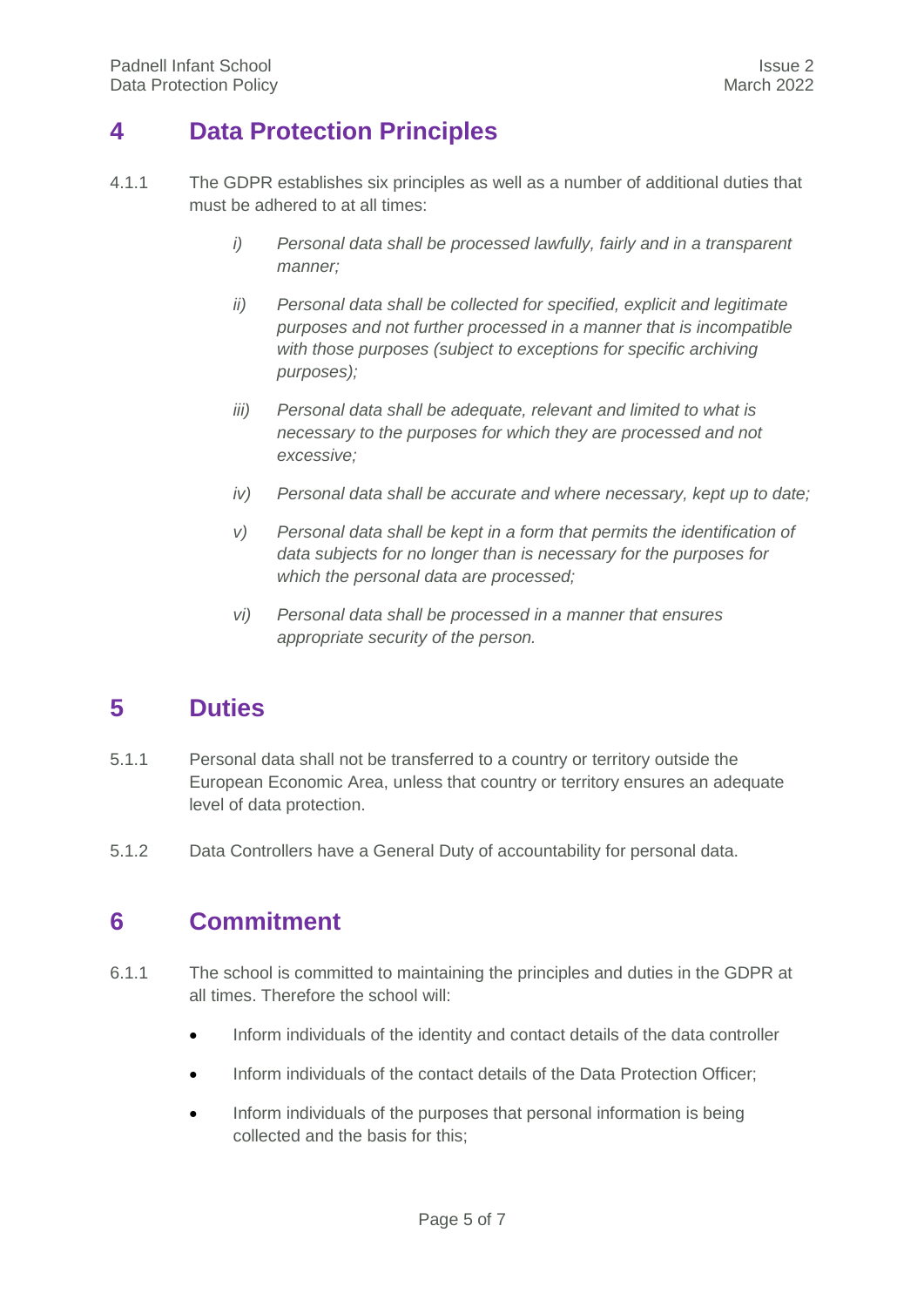- Inform individuals when their information is shared, and why and with whom unless the GDPR provides a reason not to do this;
- If the school plans to transfer personal data outside the EEA the school will inform individuals and provide them with details of where they can obtain details of the safeguards for that information;
- Inform individuals of their data subject rights;
- Inform individuals that the individual may withdraw consent (where relevant) and that if consent is withdrawn that the school will cease processing their data although that will not affect the legality of data processed up until that point;
- Provide details of the length of time an individual's data will be kept;
- Should the school decide to use an individual's personal data for a different reason to that for which it was originally collected the school shall inform the individual and where necessary seek consent;
- Check the accuracy of the information it holds and review it at regular intervals (Data input sheets are sent home annually in September for review/amendment to ensure accuracy);
- Ensure that only authorised personnel have access to the personal information whatever medium (paper or electronic) it is stored in;
- Ensure that clear and robust safeguards are in place to ensure personal information is kept securely and to protect personal information from loss, theft and unauthorised disclosure, irrespective of the format in which it is recorded;
- Ensure that personal information is not retained longer than it is needed;
- Ensure that when information is destroyed it is done so appropriately and securely;
- Share personal information with others only when it is legally appropriate to do so;
- Comply with the duty to respond to requests for access to personal information (known as Subject Access Requests);
- Ensure that personal information is not transferred outside the EEA without the appropriate safeguards;
- Ensure that all staff and governors are aware of and understand these policies and procedures.